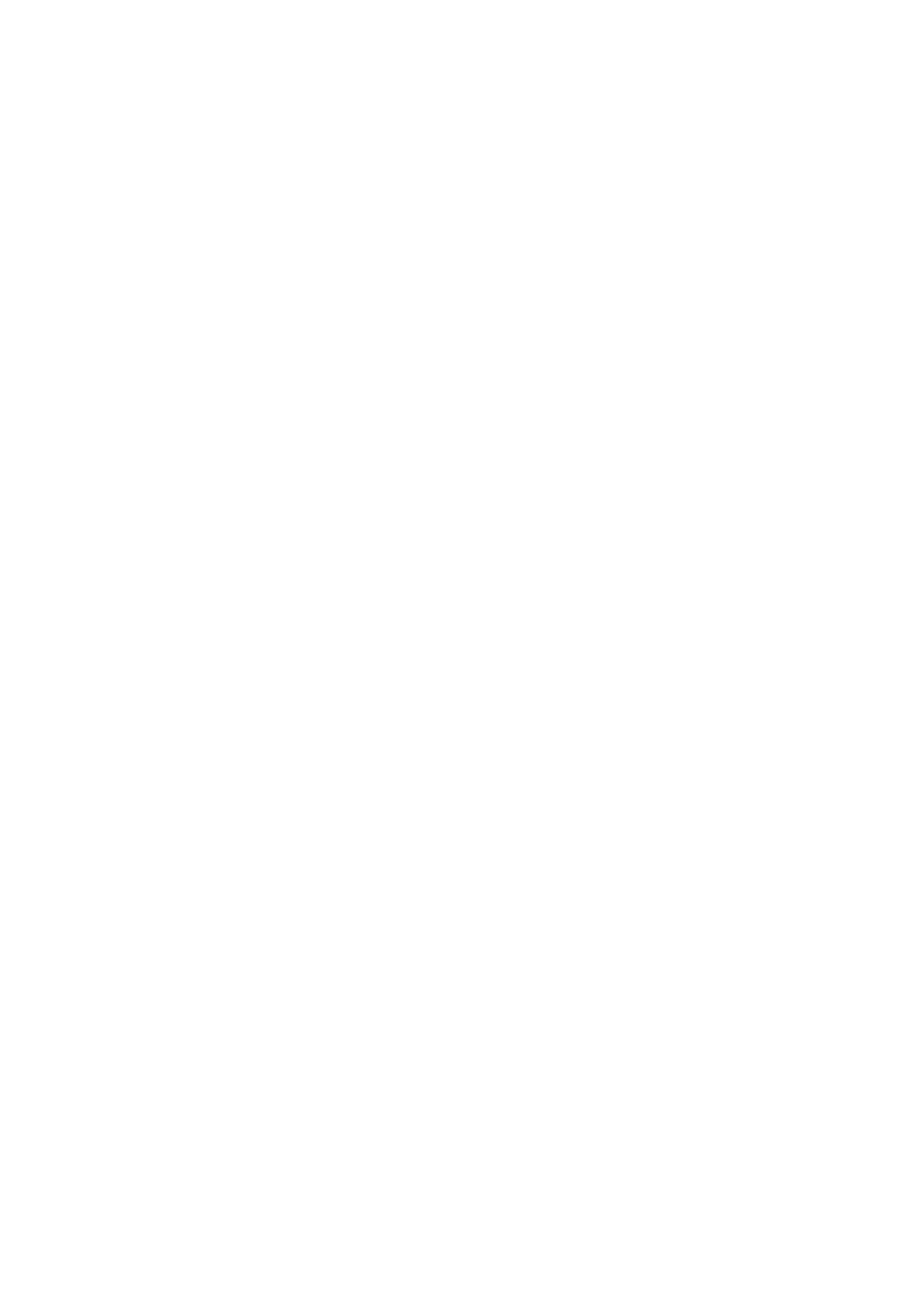# **The Collect for Easter 6**

O LORD, from whom all good things do come: Grant to us thy humble servants, that by thy holy inspiration we may think those things that be good, and by thy merciful guiding may perform the same; through our Lord Jesus Christ. Amen.

# **The Old Testament Reading: Joel 2. 21-26 KJV**

Fear not, O land; be glad and rejoice: for the LORD will do great things. Be not afraid, ye beasts of the field: for the pastures of the wilderness do spring, for the tree beareth her fruit, the fig tree and the vine do yield their strength.

Be glad then, ye children of Zion, and rejoice in the LORD your God: for he hath given you the former rain moderately, and he will cause to come down for you the rain, the former rain, and the latter rain in the first month. And the floors shall be full of wheat, and the vats shall overflow with wine and oil.

And I will restore to you the years that the locust hath eaten, the cankerworm, and the caterpiller, and the palmerworm, my great army which I sent among you.

And ye shall eat in plenty, and be satisfied, and praise the name of the LORD your God, that hath dealt wondrously with you: and my people shall never be ashamed.

# **The Gospel: John 16. 23-end KJV**

And in that day ye shall ask me nothing. Verily, verily, I say unto you, Whatsoever ye shall ask the Father in my name, he will give it you. Hitherto have ye asked nothing in my name: ask, and ye shall receive, that your joy may be full. These things have I spoken unto you in proverbs: but the time cometh, when I shall no more speak unto you in proverbs, but I shall shew you plainly of the Father.

At that day ye shall ask in my name: and I say not unto you, that I will pray the Father for you:

For the Father himself loveth you, because ye have loved me, and have believed that I came out from God.

I came forth from the Father, and am come into the world: again, I leave the world, and go to the Father.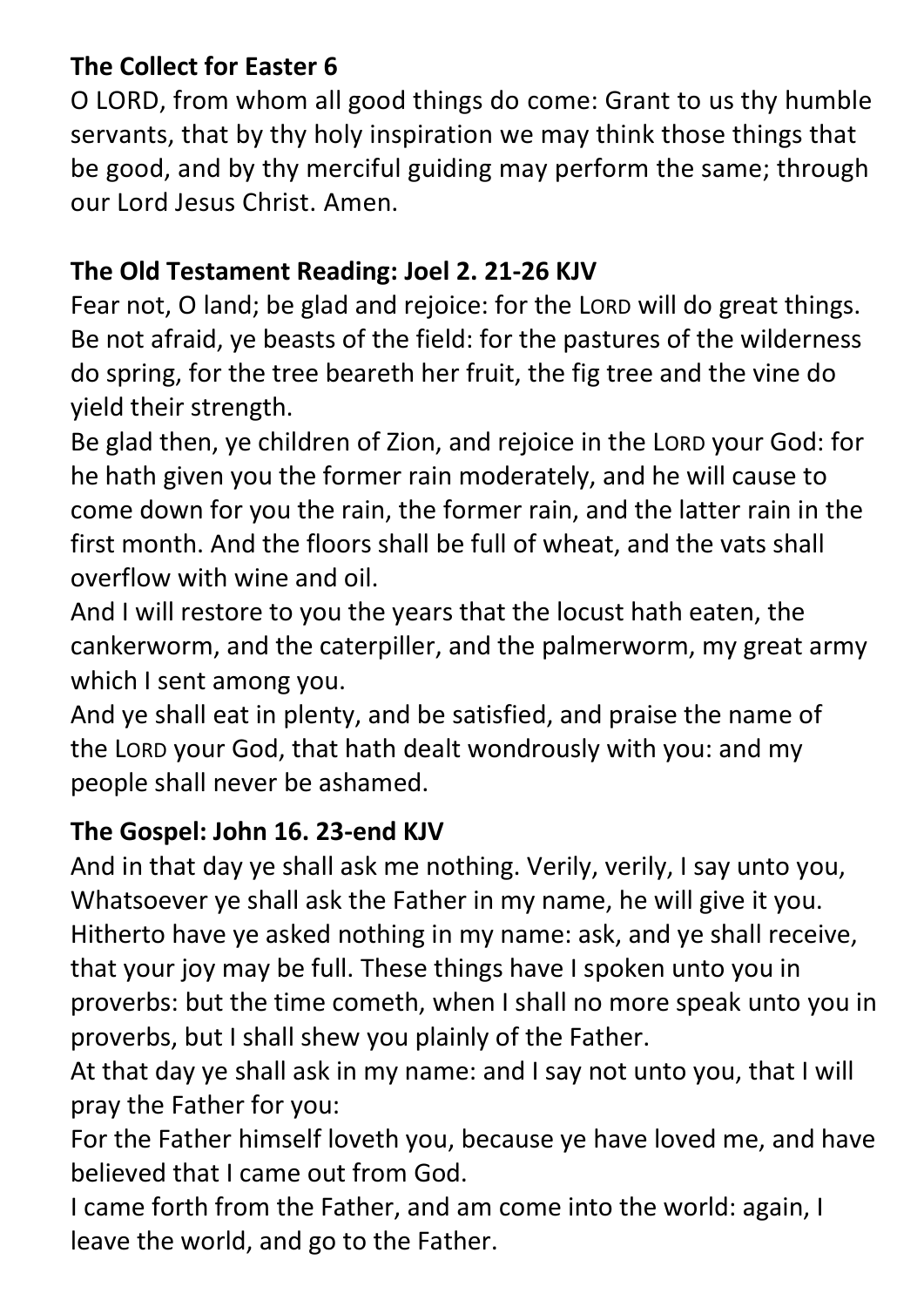His disciples said unto him, Lo, now speakest thou plainly, and speakest no proverb. Now are we sure that thou knowest all things, and needest not that any man should ask thee: by this we believe that thou camest forth from God. Jesus answered them, Do ye now believe? Behold, the hour cometh, yea, is now come, that ye shall be scattered, every man to his own, and shall leave me alone: and yet I am not alone, because the Father is with me.

These things I have spoken unto you, that in me ye might have peace. In the world ye shall have tribulation: but be of good cheer; I have overcome the world.

# **Notices**

#### **Rector's Message**

This Sunday is Rogation Sunday. The Book of Common Prayer states that this day is especially devoted to 'asking for God's blessing on agriculture and industry'. As with so much in our life, it is very easy to overlook our blessings and to forget to give thanks. On this Sunday, we must give thanks to God for our food and all the benefits that industry has bestowed on our lives. But, as with all privilege, it comes with responsibility. We over produce food yet fail to feed the starving. We must remember to ensure that everyone has enough to eat particularly in the cost of living crisis. We must also remember that industrial over production is damaging our climate. The overarching responsibility is to be good stewards of God's creation. We ignore this at our peril.

#### **The Priory Annual Parochial Church Meeting**

The APCM will be held today, Sunday 22<sup>nd</sup> May, after the 10.30 am service in Bolton Abbey Village Hall. The forms for apologies, election of two Churchwardens and PCC members are in the Tower. If you are interested please take a look and if appropriate sign your name. There are also the minutes and financial statements.

# **Coffee After the 10.30 am Service**

Coffee will not be served today because of the APCM.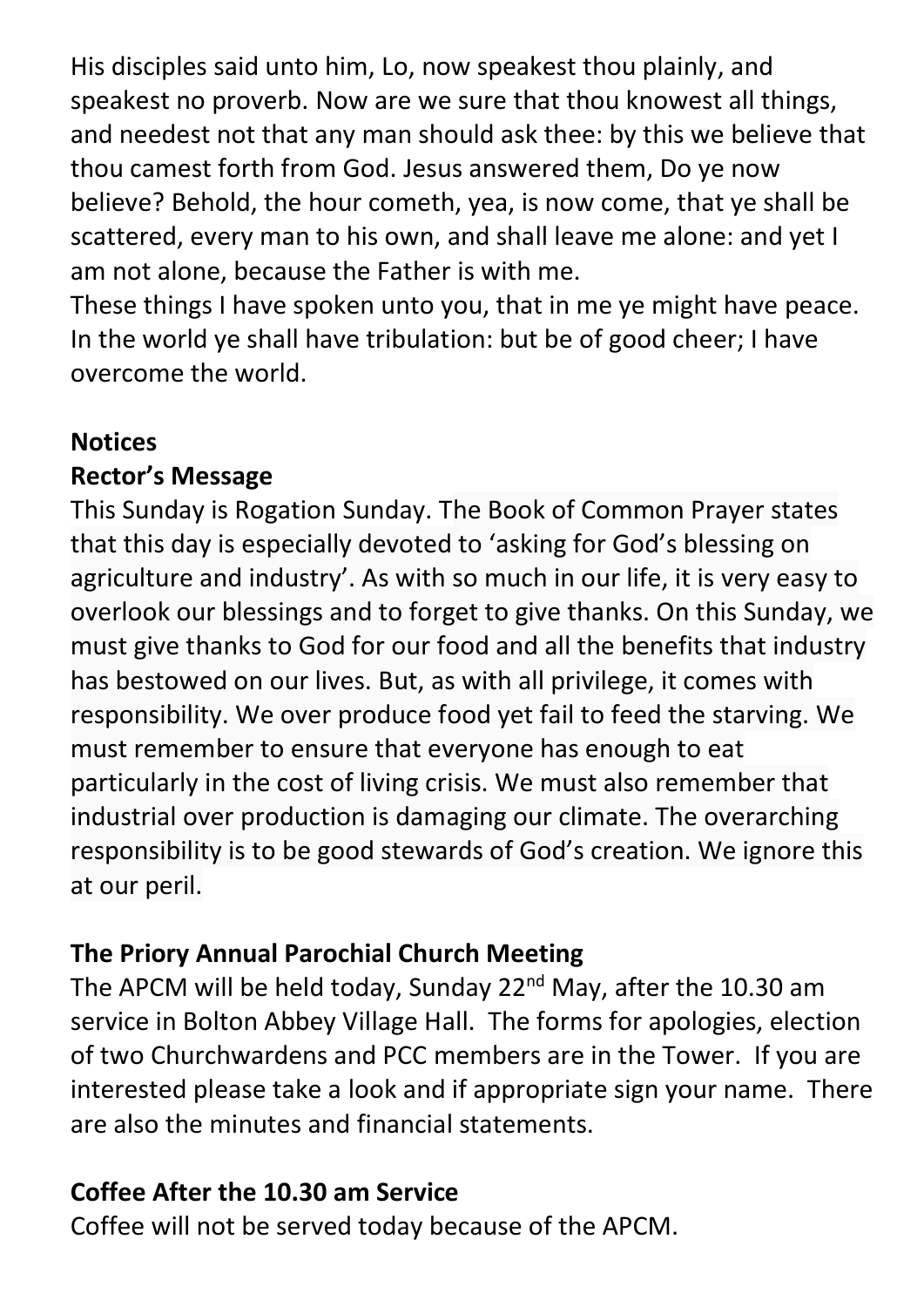# **Ascension Day Service**

There will be a service in the Priory on Ascension Day, Thursday 26<sup>th</sup> May, at 7 pm.

# **World Anti-Torture Day Service St James's Piccadilly, Sunday 26th June at 3 pm**

There will be a service to remember victims of torture at St James's Piccadilly on Sunday  $26<sup>th</sup>$  June at 3 pm which is being organised by the Rector. It is an inter-faith service led by the Rt Reverend Richard Harries, former Bishop of Oxford and Lucy Winkett. It is sponsored by the anti-torture charity Redress who are celebrating their 30<sup>th</sup> birthday. Redress is a specialist NGO which uses the law to seek justice and reparation for victims of torture. Everyone in the parish is most welcome to attend or watch on-line, link on the St James's website.

# **Contactless Collection Plate**

We have now introduced contactless collection plates at the Priory. This means that you can pay by card or donate cash in the usual fashion. If you wish to pay by card, the amount is set at £5 but this can be adjusted manually if you would like to pay more or less!

#### **Parking Outside the Priory**

The stakes are now out and parking can resume on the grassed area outside Church. You are still welcome to park, free of charge for all services, in the Estate car park and walk down.

# **The Parish Party and Celebration of the Queen's Platinum Jubilee**

This will be held on Sunday  $5<sup>th</sup>$  June after the 10.30 am service. You are cordially invited to celebrate this historic occasion which will be celebrated along with the Parish Party. Family members are very welcome; please tell us how many people will be coming with you so that we can cater accordingly. Liz Hornby will be in the Tower for the next few Sundays with her clipboard at the ready. If you would like to bring a pudding, a salad or volunteer to help on the day please let Liz know. Alternatively contact her on 01943 863136 or 07966380342.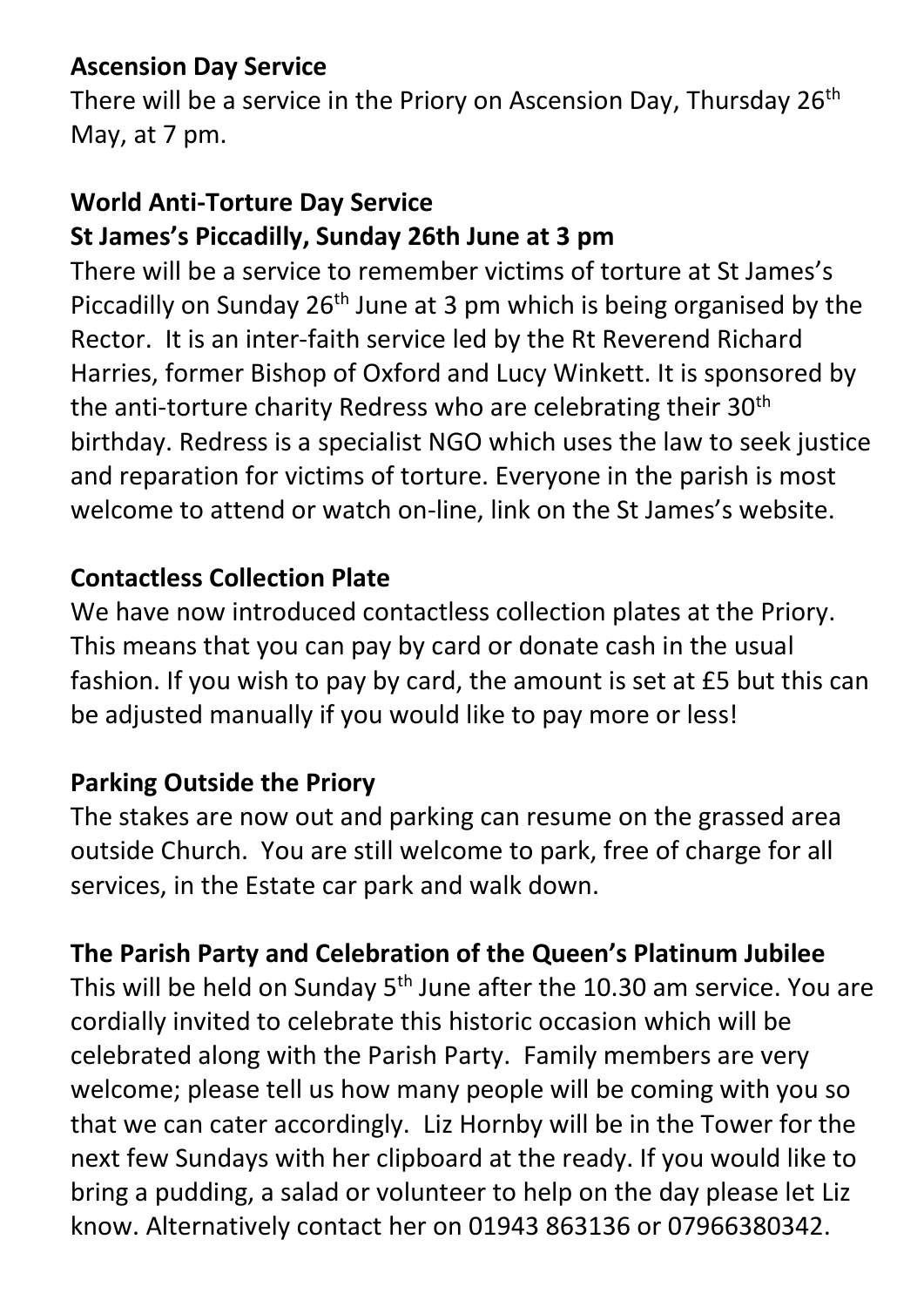# **Compline and Evensong by Chiara**

Chiara will sing Compline in the Priory on Tuesday 31st May at 7 pm and Evensong on Wednesday 1st June at 4 pm. Chiara is a choir consisting of soprano and alto voices. They began life in 2013 with a small number of singers from Nottinghamshire and Derbyshire. Their first service was Evensong at Southwell Minster in July 2013. Since then the group has grown rapidly, and they are now a bank of about 80 women from all over the country and have sung services in many different churches and cathedrals. They enjoy getting together very infrequently to explore the liturgical repertoire written for women and relish singing in some wonderful places! Do come and support them.

### **Flower Festival**

Blubberhouse's Church is holding a Flower Festival to celebrate The Queen's Platinum Jubilee and the flower team from the Priory will be making an arrangement. This will be held on Thursday 2<sup>nd</sup> June to Sunday  $5<sup>th</sup>$  June. Do try and get there if you can.

# **The Friends of Bolton Priory Outing to the National Arboretum**

The Friends' outing on Wednesday 15<sup>th</sup> June is to the National Memorial Arboretum and will leave Bolton Abbey Car Park at 9 am. The tickets are £50 each and include a two course lunch. If you are interested please pick up a Friends' Newssheet and booking form from the free table in the tower and return to the Church Office. For further information please ring Jill Riley 01943830190.

# **Help Needed**

For some weeks now our Sacristan, Jen, has not been able to fulfil her roll at church due to ill-health. The Rector and l wonder if a member of the congregation would be able to step in for the moment to help us in preparing the sanctuary for the 10.30 am service on Sundays. The roll is not difficult but is somewhat precise. You would need to be at the Priory some 45 minutes before the service. I will show you what needs to be done and how. If you are able to help it would be much appreciated. Thank you. Peter Lambert 01756 794542.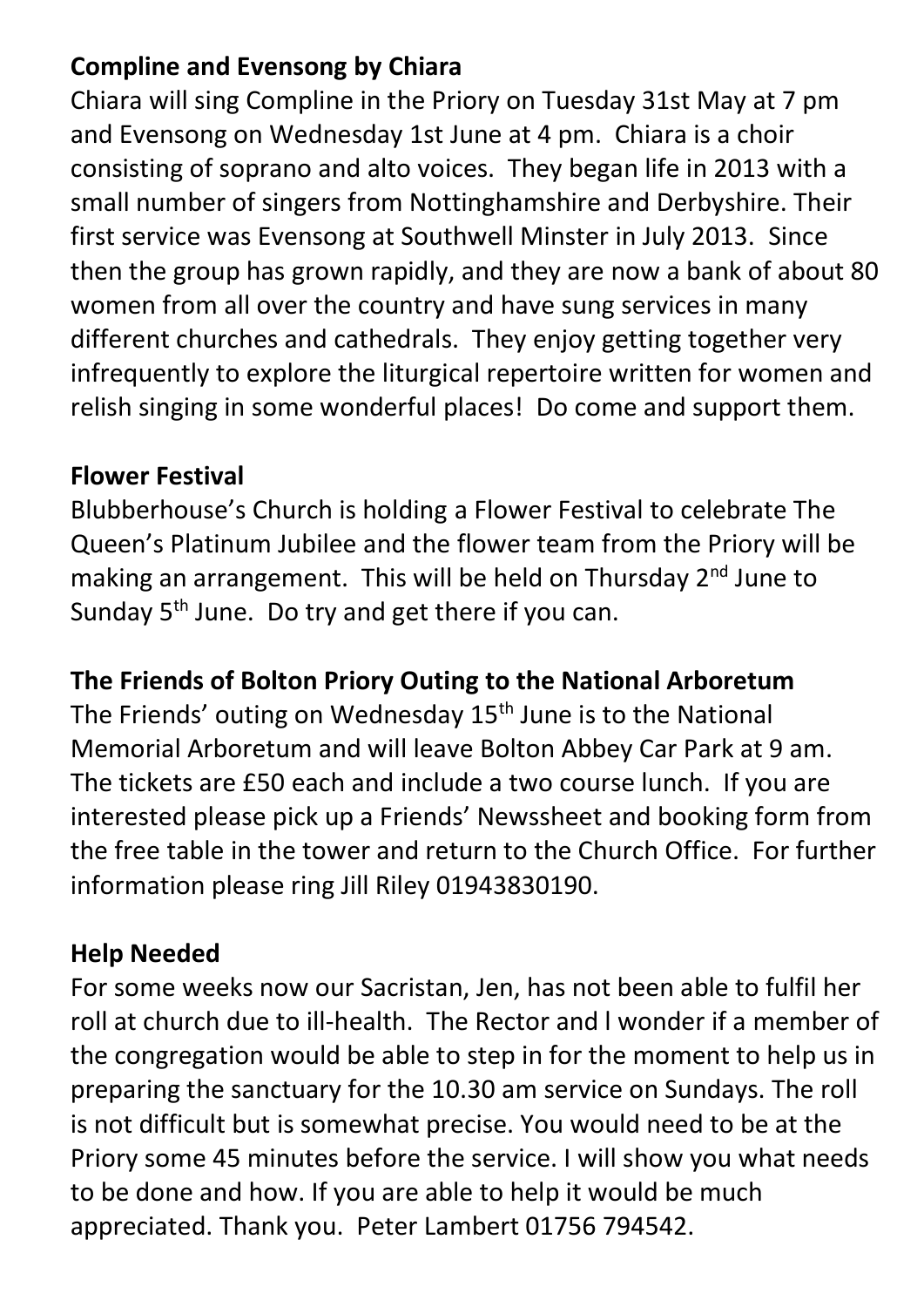# **Foreign Currency**

The foreign currency that is put in the collection boxes is collected each week and when there is a substantial amount Adrian Hendley sorts it and takes it to dealers that he knows. This includes coinage which can't be given to banks and also from members of the congregation who give us their left over holiday money. On this occasion the amount raised is £241.56. Thank you Adrian.

### **May Magazine**

The May Magazine is now available please pick yours up today. There are lots of interesting and informative items for you to read.

#### **Postal Magazines**

If you receive the Parish Magazine by post, or would like to, it is time to pay your subscription. The charge for the year is £10. Please make cheques payable to The Priory Church, Bolton Abbey and send them to the Church Office. Thank you for your continuing support.

#### **Bolton Priory Appeal for Ukraine**

We are still collecting for Ukraine, please look at the list on the notice board.

#### **Baby Basics**

The Fountains Church has now taken over Baby Basics. They need Moses Baskets, clothes for babies up to 6 months, toiletries, blankets and sheets for baskets or prams. Lorely and I would say, again, how grateful we have been for the support we have had over the last six years from the Priory Church. Mary Vineall 01756 753013

#### **Afghan Refugees**

Thank you for the continued support. I have today been asked to say that as they are overwhelmed with toys they really would like only educational toys. Mary Vineall 01756 753013.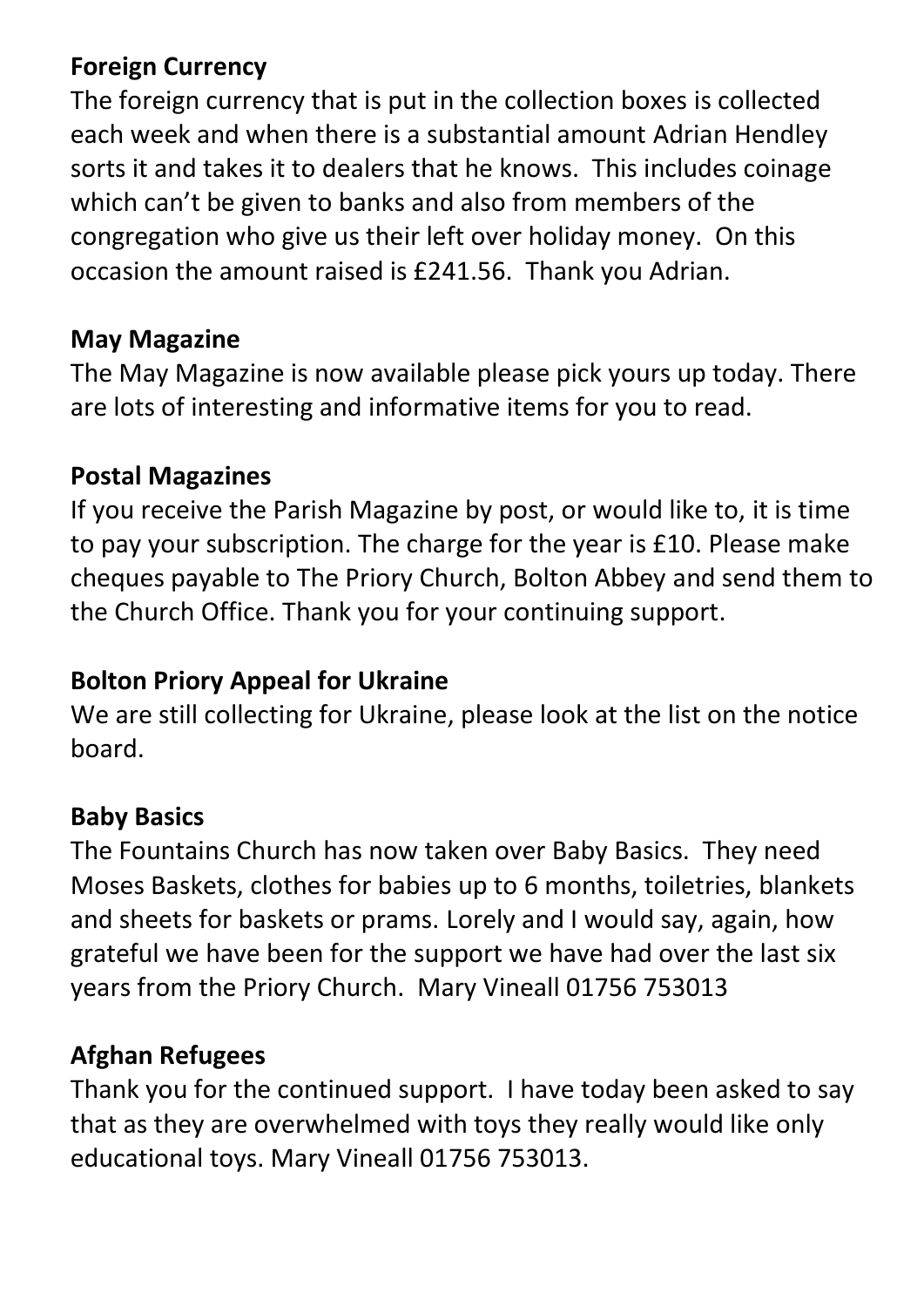## **Nazanin Zaghari-Ratcliffe**

After maintaining our vigil at the Priory for over two years, we give thanks to God for answering our prayers for her release. May we hold Nazanin, Richard and Gabriella in our prayers.

# **Diary for the Week Ahead**

#### **Wednesday**

| 10.00 am | <b>Holy Communion</b>        |
|----------|------------------------------|
| 6.45 pm  | <b>Choir Practice</b>        |
| 7.00 pm  | <b>Ascension Day Service</b> |

# **Services next Sunday, 29 th May Sunday After Ascension Day**

| 8.00 am    | <b>Holy Communion</b>              |
|------------|------------------------------------|
| $10.30$ am | <b>Sung Eucharist</b>              |
| 12 noon    | <b>Holy Baptism</b>                |
|            | <b>Harriet and Matilda Roberts</b> |